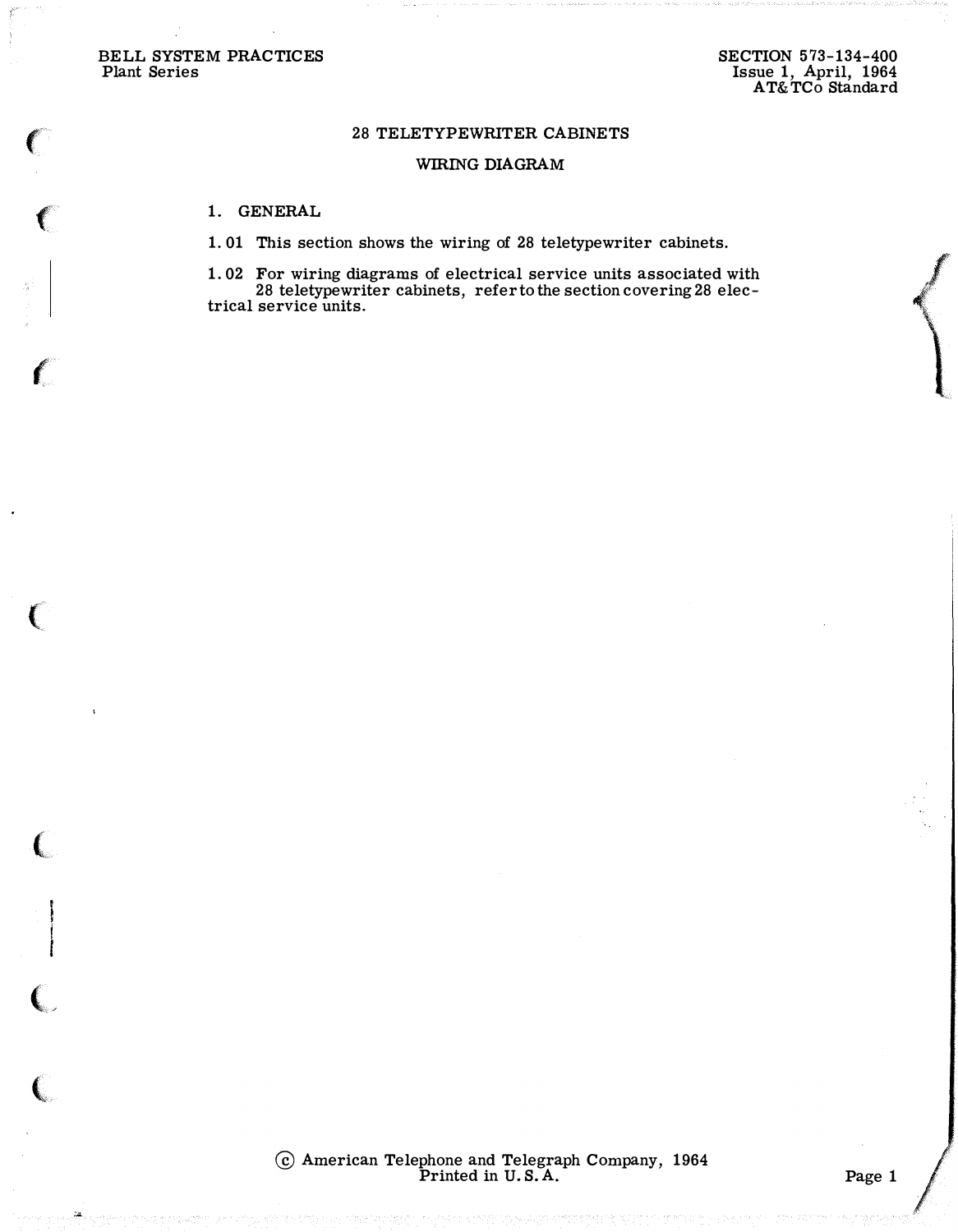

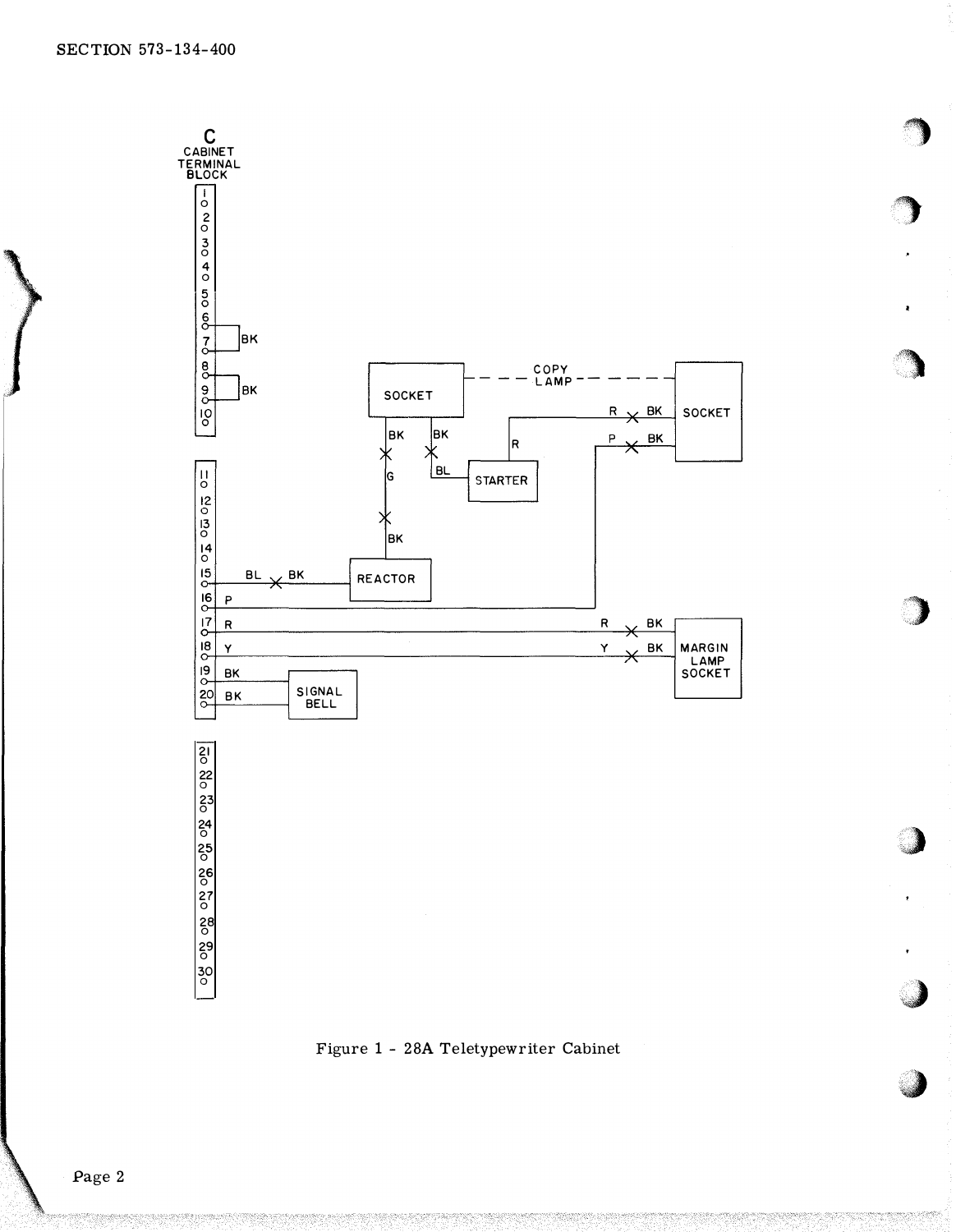$\circ$ 

C<br>CABINET<br>TERMINAL<br>BLOCK  $\frac{21}{9}$ ౣ  $6^{23}$ 24<br>0-0  $25$ **BK**  $\overline{\circ}^{\epsilon}_{\alpha}$ -36 **BK** 27  $\sigma^7$ **BK** ෫ී °°<sup>o</sup> ek 85  $BK$ BK SIGNAL<br>BELL SOCKET LIO BK  $30$ BK Y  $\circ$  $\Omega$ NORMAL MAINT 31<br>0-0 **BK** ್ಯಿತ್ಯ  $6^{12}$ J ౹౽౸౹౾౺ <u><sub>о</sub>зз| вк</u> - 1 COPY LAMP  $\int_{0}^{14}$ BK | 34<br>|0-0 **BK** J  $25$  $\sigma_{-0}^{15}$  $\circ^{16}$ 36<br>0-0 R **MARGIN INDICATOR BK**  $\frac{37}{2}$  $\frac{17}{0}$ -0 LAMP BK BK SOCKET SOCKET  $\sigma_{\rm c}^{18}$ 38<br>0-0  $\circ$ BK  $\sigma_{\rm p}$  $\frac{39}{00}$ W İR W  $620$  $648$ W W WEW STYLE CONNECTIONS -**PARTS** SOCKET **SOCKET** |BK |BK lвĸ |BK 氺 Ж W W **BL** BL BK BK NORMAL MAINT  $\overline{\mathsf{y}}$ BK.  $BL/IBR$  R ١w  $\circ$  $\frac{1}{2000}$ OFF —<br>200 π

€

 $\left($ 

 $\left($ 

 $\left($ 

 $\overline{\bigcup_{\mathsf{O}}\mathsf{L}_{\mathsf{O}}}$ 

0-20

 $\sigma^3$ 

 $6^{4}$ 

 $\sigma_{0}^{5}$ 

 $\sigma_{\rm c}^{\rm g}$ 

 $L_{\rm c}$ 

Figure 2 - 28B and 28C Teletypewriter Cabinet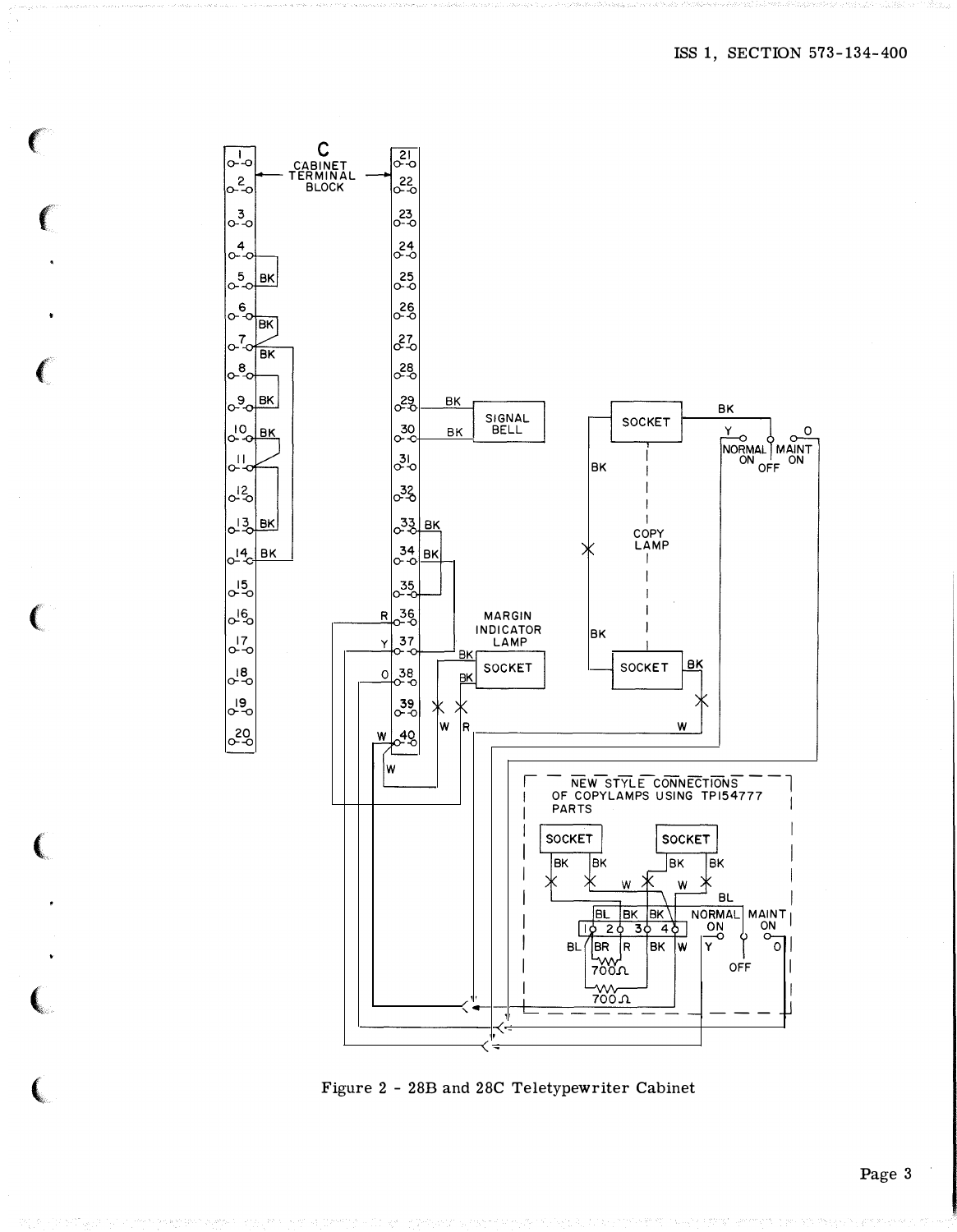

Figure 3 - 28D and 28E Teletypewriter Cabinet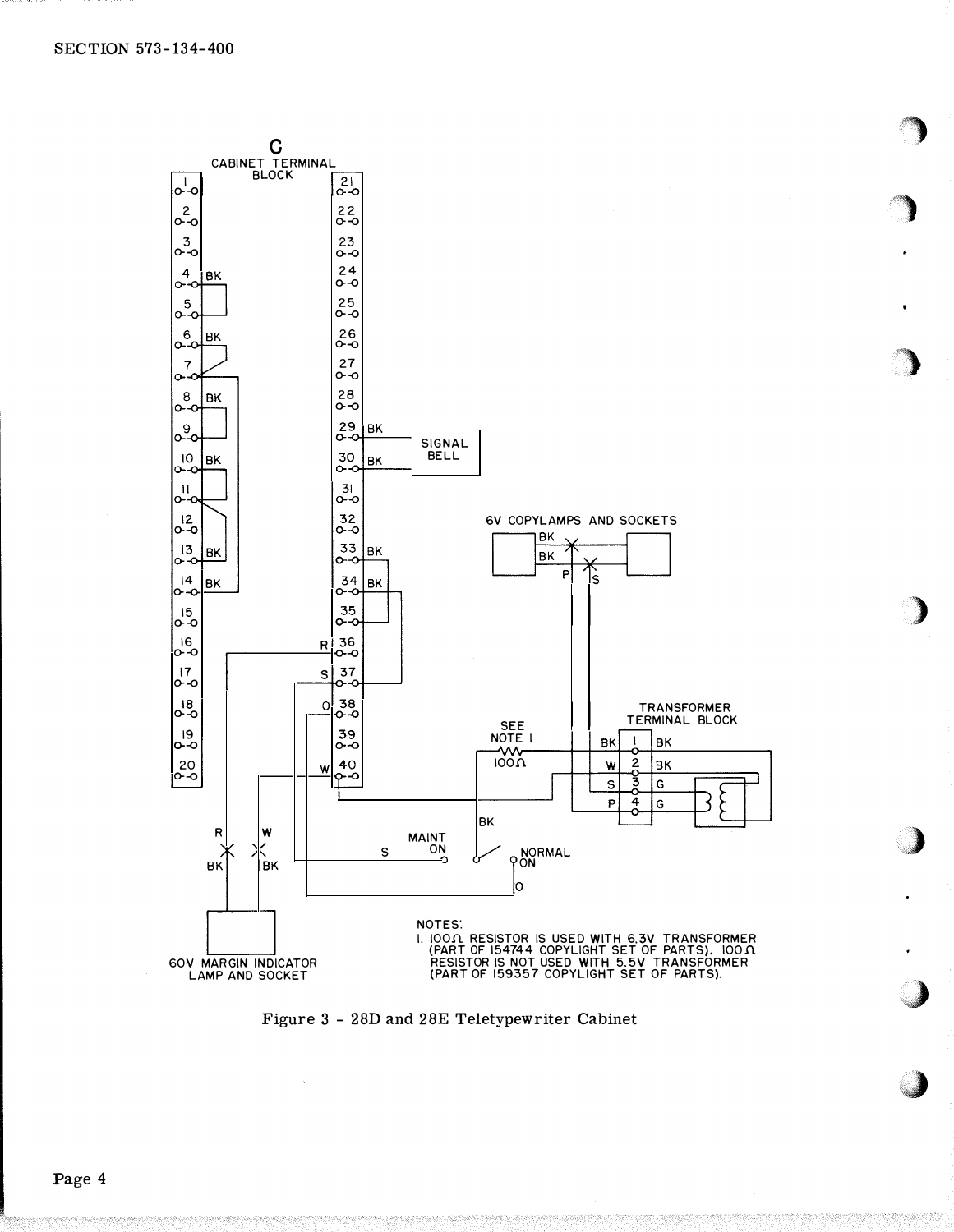



Figure 4 (Sheet 1) - 28F Teletypewriter Cabinet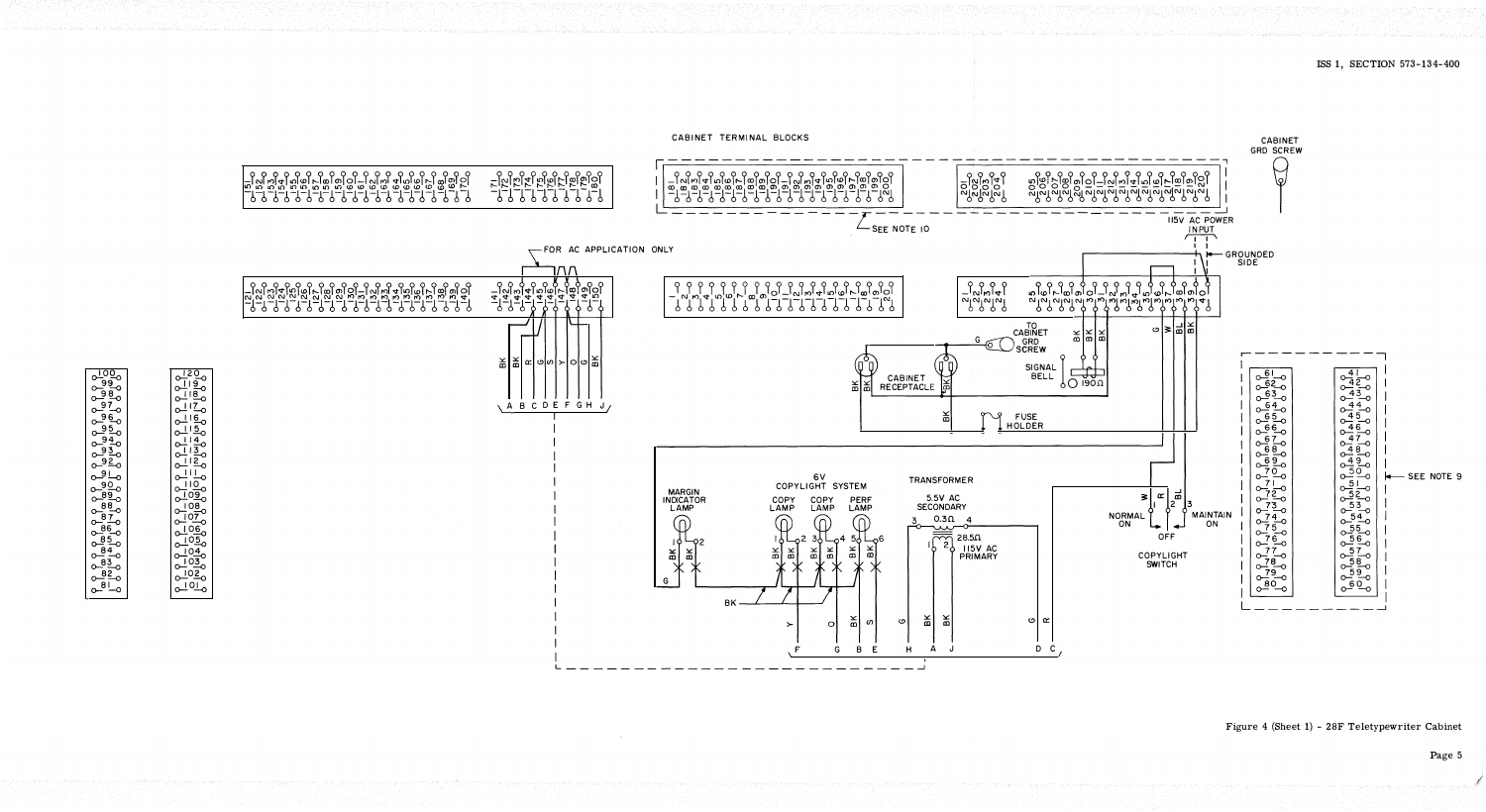











ISS 1, SECTION 573-134-400







Figure 4 (Sheet 2) - 28F Teletypewriter Cabinet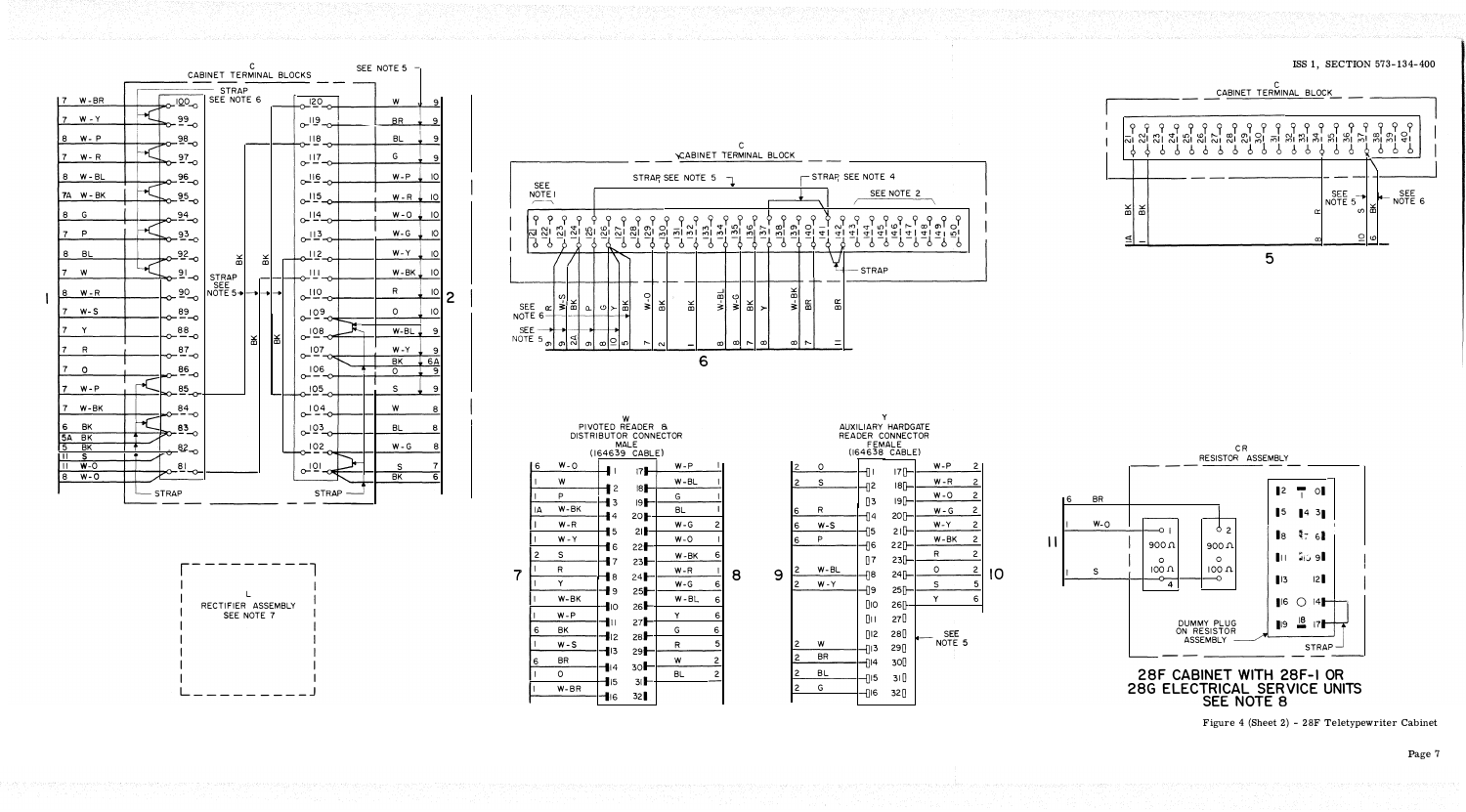Walio Aleksandr

#### 28F CABINET WITH 28F-t OR 28G ELECTRICAL SERVICE UNIT SEE NOTE 8

NOTES:

 $\mathbf{C}$ 

 $\epsilon$ 

 $\mathbb{C}$ 

 $\big($ 

1. TERMINALS C-121 AND C-122 RESERVED FOR PERFORATOR LO- TAPE SWITCH.

المعاد أماما والمناسك والمنادر والمستحقة والمستقار والمتعارب المتعارف والمتحال والمستحدث والمستحقان والمتحدث والمستحدر

- 2. TERMINALS C-143 TO C-148 RESERVED FOR CABINET LAMP OPERATION.
- 3. WHEN THE AUXILIARY HARDGATE IS USED,CUSTOMER MUST SUPPLY EXTERNAL SWITCHING AS FOLLOWS:



- 4. TO CONTROL PIVOTED READER FROM ITS TAPE OUT CONTACTS, REMOVE THE STRAP FROM TERMINALS C-137 AND C-141 AND PROVIDE SUITABLE CIRCUITRY. THE TAPE OUT CONTACTS MAY NOT BE USED DIRECTLY.
- 5. THE AUXILIARY HARDGATE READER CONNECTOR,ASSOCIATED WIRING AND STRAP FROM C-125 TO C-141 ARE SUPPLIED WITH THE TP164633 SET OF PARTS ONLY.
- b. LEAD FROM C-37 TO C-126 AND STRAPPING ON C-91 TO C-100 ARE SUPPLIED WITH THE TP164640 SET OF PARTS ONLY.
- 7. IF A 28F ESU IS INSTALLED THE TP152950 (120 MA) RECTIFIER MUST BE REPLACED BY THE TP1b23b1 (500 MA) RECTIFIER. If A 28f-1 ESU IS INSTALLED THE TP1b23b1 RECTIFIER MUST BE ORDERED.
- 8. THIS IS ADDITIONAL WIRING FOR THE 28f CABINET WITH THE 28f-1 OR 28G ESU FOR USE WITH PIVOTED HEAD TRANSMITTER DISTRIBUTOR WITH THE TP164633 OR THE TP164640 SET.OF PARTS.
- 9. FOR USE WITH SELECTIVE CALLING.
- 10. SUPPLIED If REQUIRED BY CUSTOMER.

Figure 4 (Sheet 3) - 28F Teletypewriter Cabinet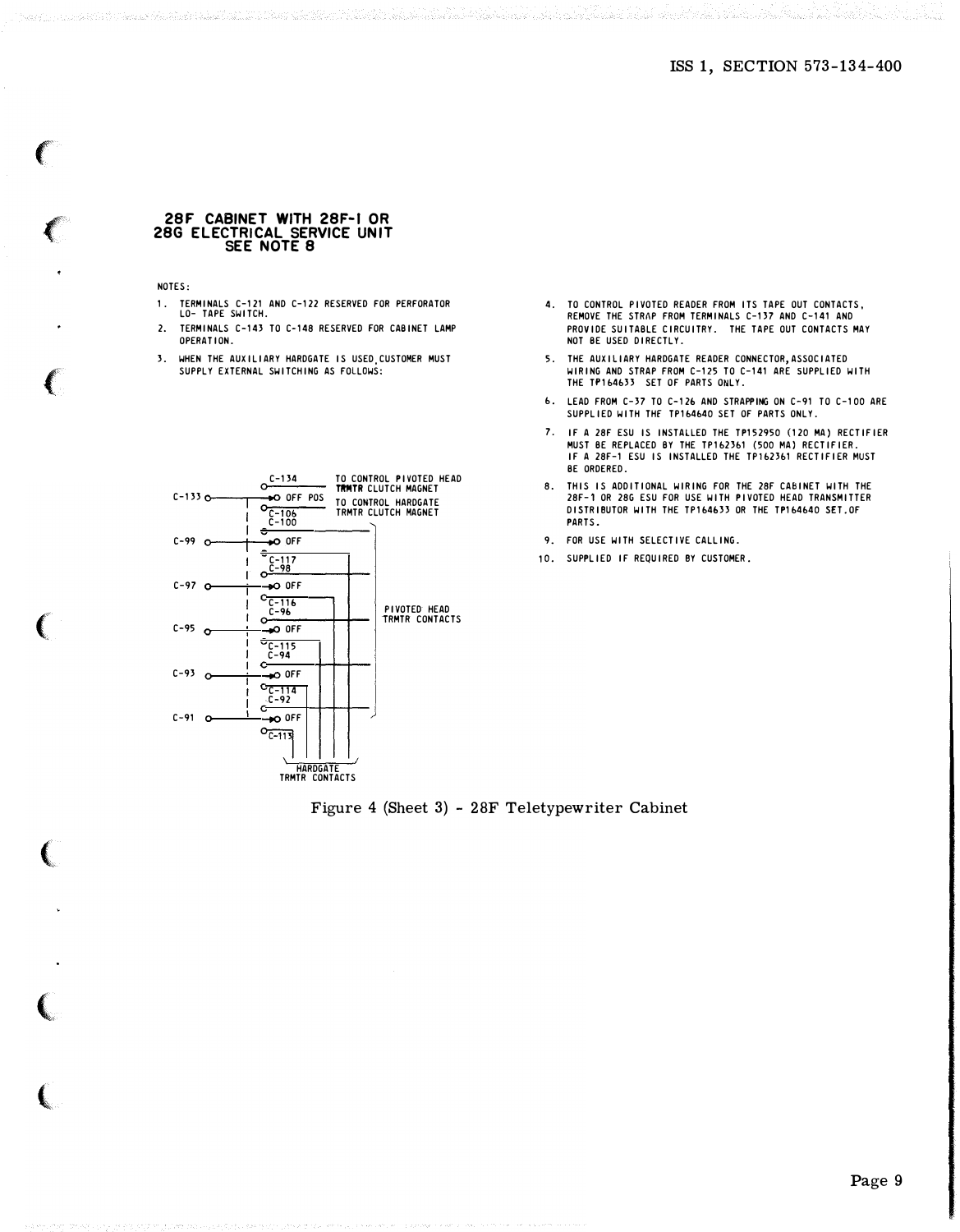

Figure 5 - 28G Teletypewriter Cabinet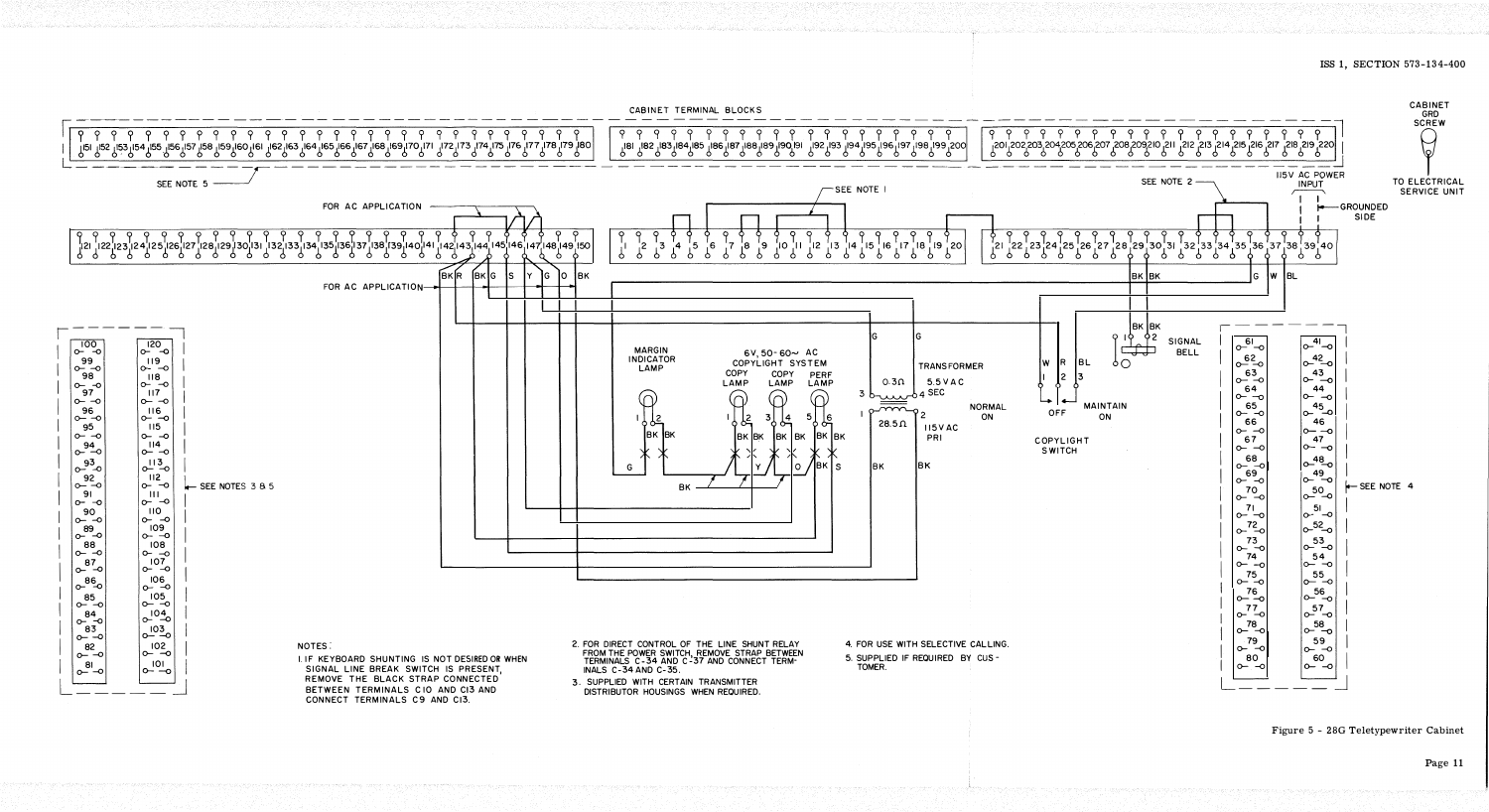

 $(C)$ CABINET TERMINAL BLOCKS

# ISS 1, SECTION 573-134-400

# Figure 6 - 28H Teletypewriter Cabinet

Page 13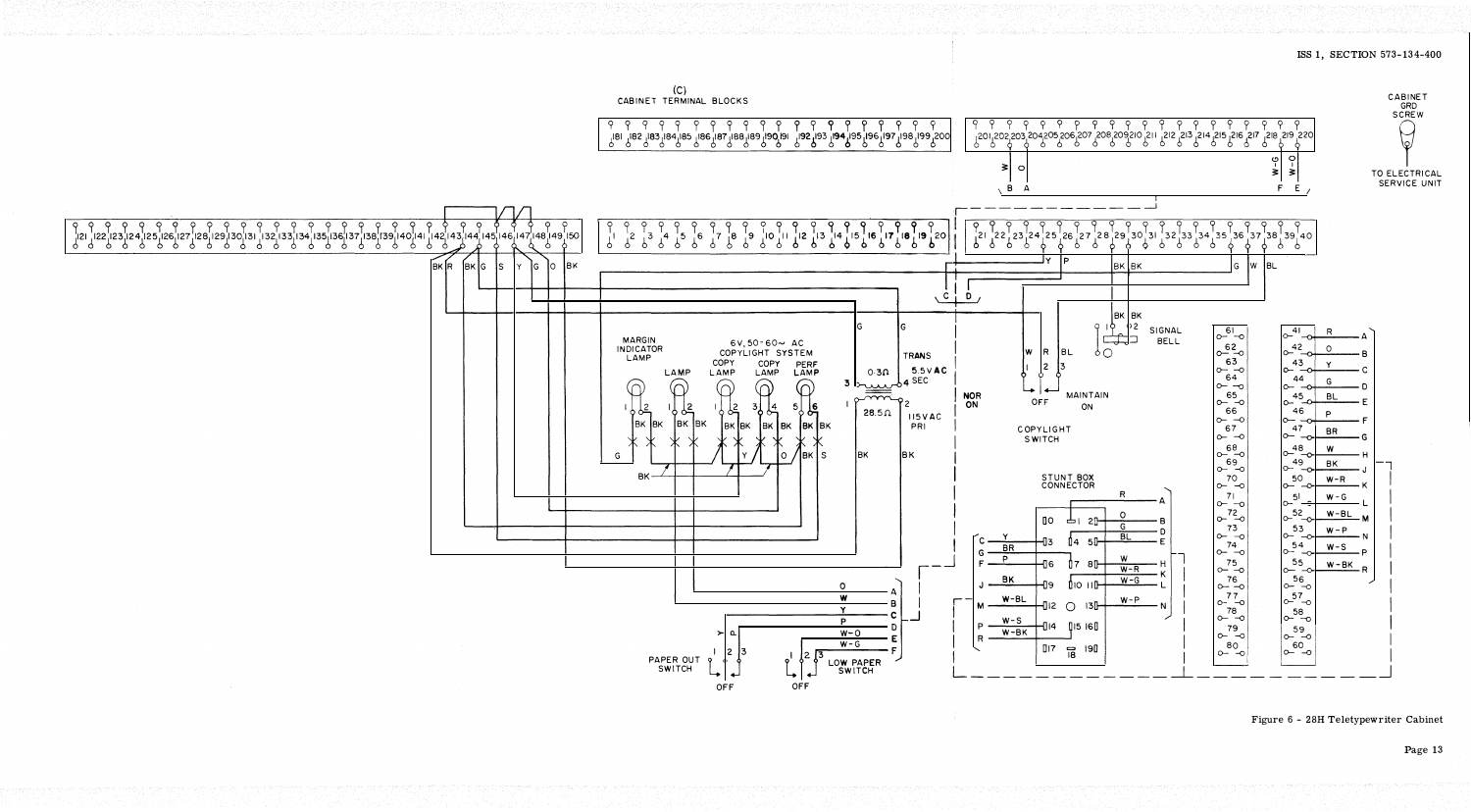

CABINET TERMINAL BLOCKS

Figure 7 - 28J Teletypewriter Cabinet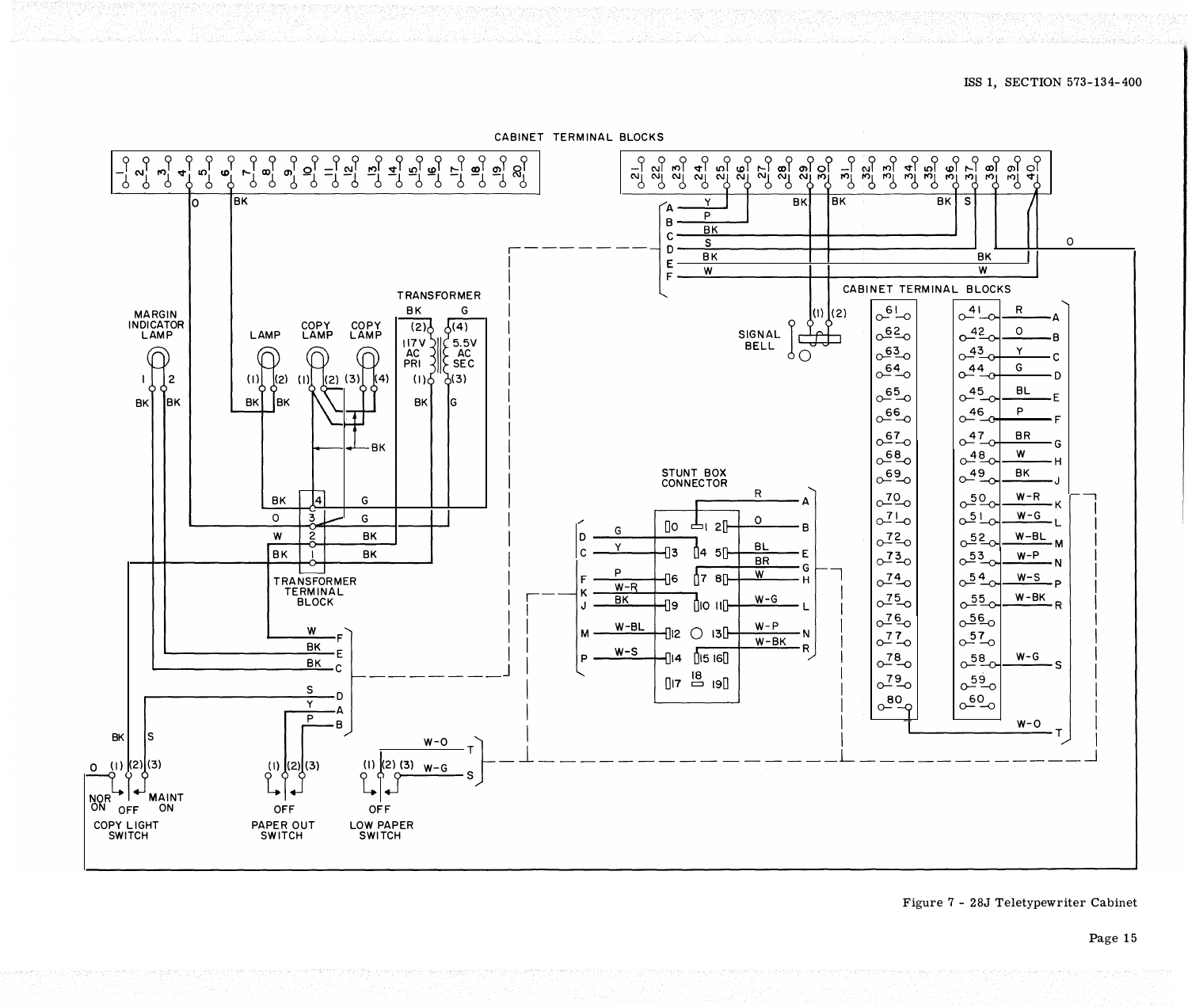

NOTE: I. CABINET POWER CIRCUIT WIRED FOR 48 VOLT DC.

 $\ell$ 

 $\frac{1}{2}$ 

 $\left($ 

 $\big($ 

t •



 $\overline{\phantom{0}}$